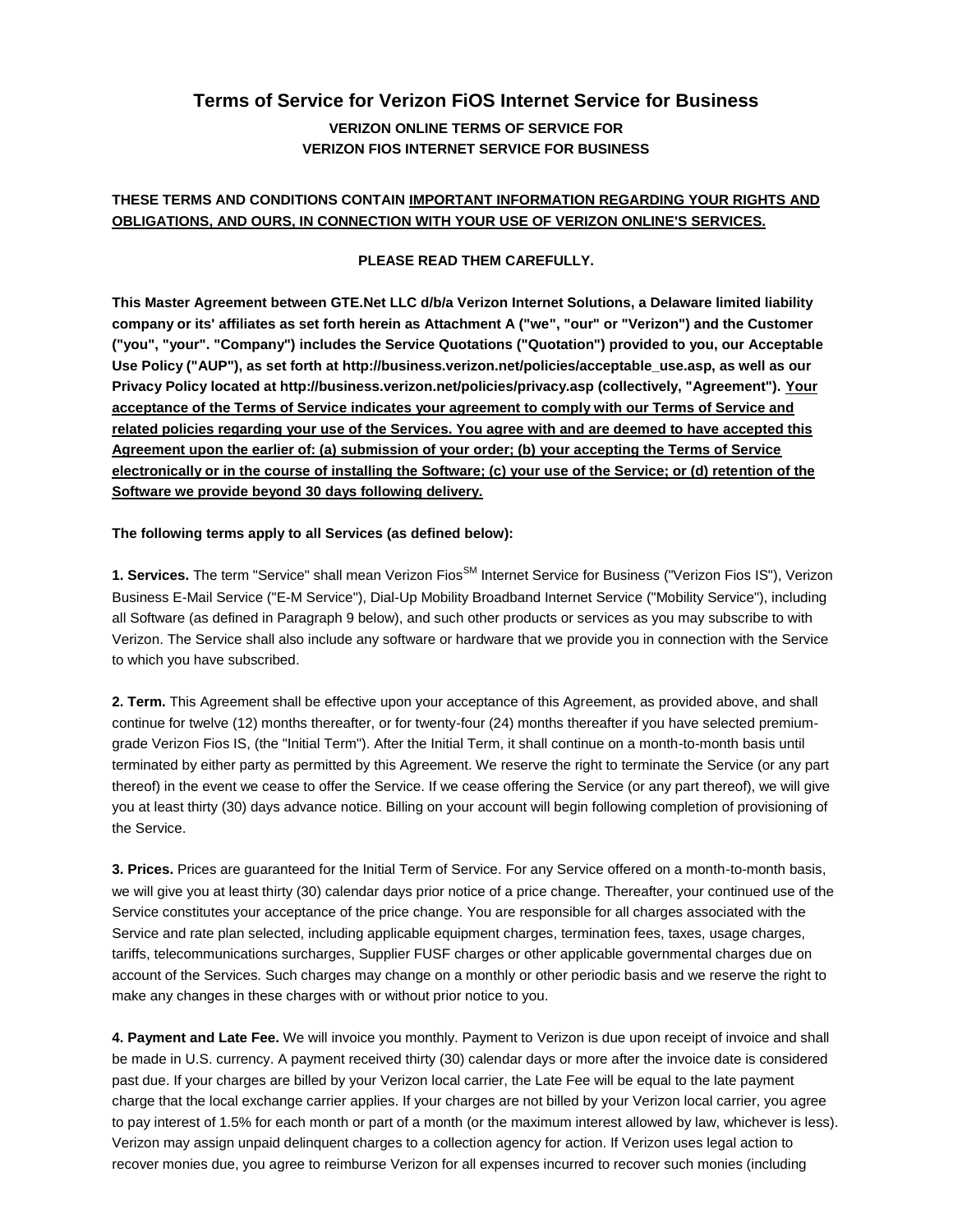attorney's fees). You also authorize Verizon to conduct a credit search which we may use to determine your credit worthiness. Verizon may cancel our order or terminate this Agreement if, in its sole opinion, the results of such credit search are deemed unacceptable.

**5. No Warranties.** ADVICE OR INFORMATION GIVEN BY VERIZON OR ITS REPRESENTATIVES SHALL NOT CREATE A WARRANTY. USE OF VERIZON TECHNICAL SUPPORT IS AT YOUR OWN RISK AND IS NOT WARRANTED. EXCEPT AS OTHERWISE EXPRESSLY PROVIDED HEREIN, WE DISCLAIM, WITH RESPECT TO ALL SERVICES, ANY AND ALL REPRESENTATIONS AND WARRANTIES, EXPRESS, IMPLIED OR ARISING BY COURSE OF PERFORMANCE, DEALING, CUSTOM OR TRADE USAGE, INCLUDING BUT NOT LIMITED TO THE IMPLIED WARRANTIES OF MERCHANTABILITY, FITNESS FOR A PARTICULAR PURPOSE (EVEN IF WE KNEW OR SHOULD HAVE KNOWN SUCH PURPOSE) AND NONINFRINGEMENT. YOU AGREE THAT THE SERVICE IS PROVIDED ON AN "AS IS" AND "AS AVAILABLE" BASIS.

IN ADDITION, VERIZON DOES NOT GUARANTEE THAT VERIZON FIOS IS SERVICE CAN BE PROVISIONED TO YOUR LOCATION, OR THAT PROVISIONING WILL OCCUR ACCORDING TO A SPECIFIED SCHEDULE. THE PROVISIONING AND PERFORMANCE (SPEED) OF VERIZON FIOS IS SERVICE IS SUBJECT TO CIRCUIT OR OTHER NETWORK FACILITY AVAILABILITY AND OTHER FACTORS, INCLUDING WITHOUT LIMITATION, LOOP LENGTH, THE CONDITION OF YOUR TELEPHONE LINE AND WIRING INSIDE YOUR LOCATION, AND COMPUTER/DEVICE CONFIGURATION AND CAPABILITIES AND NETWORK/INTERNET CONGESTION, AMONG OTHER FACTORS. IN THE EVENT YOUR LINE IS NOT PROVISIONED FOR ANY REASON, NEITHER YOU NOR VERIZON SHALL HAVE ANY DUTIES OR OBLIGATIONS UNDER THIS AGREEMENT (OTHER THAN YOUR OBLIGATION TO RETURN ANY VERIZON-PROVIDED EQUIPMENT). VERIZON DOES NOT WARRANT THAT THE SERVICE OR EQUIPMENT PROVIDED BY VERIZON WILL MEET YOUR NEEDS, PERFORM AT A PARTICULAR SPEED, BANDWIDTH OR DATA THROUGHPUT RATE, OR WILL BE UNINTERRUPTED, ERROR-FREE, OR SECURE.

**6. Your Responsibilities.** You represent that you are over the age of eighteen. You further acknowledge and agree that you are solely responsible for all use of the Service and the manner in which the Service is used, including without limitation the protection, storage, backup and security of your data, software, computer network and other facilities; your choice of equipment, software (including all upgrades thereto) and online content; and all other matters related to how you access and use the Service. You agree that your use of the Service and the Internet is your sole responsibility and that your use of the Service, and the Internet is solely at your own risk and is subject to all applicable local, state, national and international laws and regulations. You further agree that the reliability, availability and performance of data or services accessed through the Internet or other services connected or linked to the Service are beyond our control and are not in any way warranted or supported by Verizon. You agree to provide us with the access and support required to allow us to implement, maintain and provide the Services. In addition, you agree that we may from time to time send you information relating to the Service (including but not limited to password information), via electronic mail over the Internet to your primary Verizon email address. You consent to our distribution of such information to you electronically. You may not resell the Service or access to Service, directly or indirectly, to third parties without our written agreement. If you do resell or permit others to use the Service, you are responsible for all use of your Service by others (with or without our permission).

**7. Indemnification.** You agree to indemnify us and hold us harmless for any damages, costs, liabilities and attorney's fees we incur from any claim arising from your use of the Services, or the use of your Service by others, including without limitation, violation of the copyrights, trademarks or other intellectual property rights of others, your combination of the Services with other products or services not provided by us, or your modification of the Services. In such event, you agree to conduct the defense and have control of the litigation and settlement, if any. However, you agree not to acquiesce to any judgment or enter into any settlement that adversely affects our rights or interests without Verizon's prior written consent. We agree to give you prompt notice of all claims and to cooperate in defending against the claim.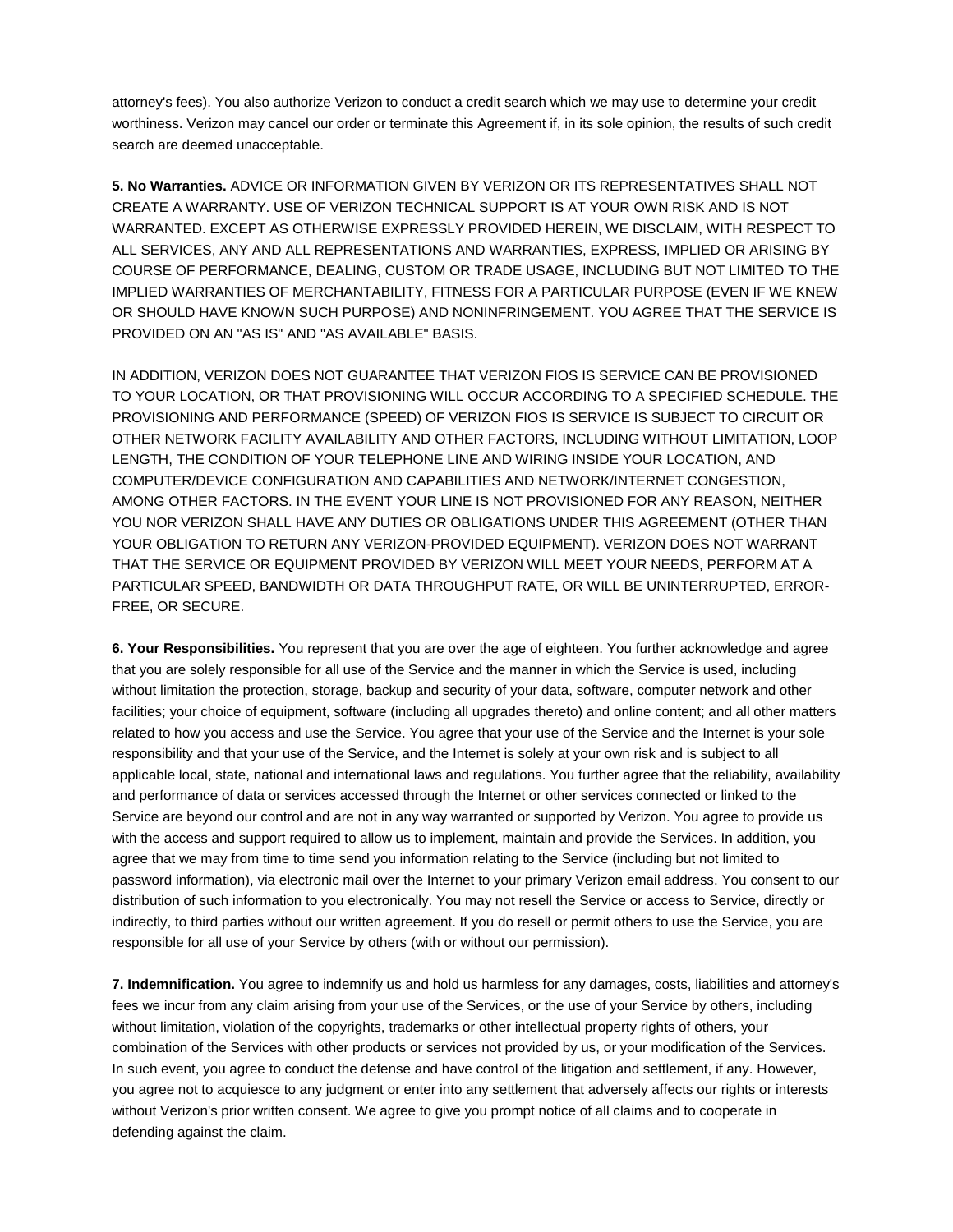**8. Compliance with Laws.** You agree not to use, or permit others to use, the Service in ways that (i) violate any law or applicable regulation or our AUP or other policies, (ii) infringe the rights of others, or (iii) interfere with the users, services, or equipment of our network or other networks. By way of example and not limitation, you agree not to distribute unsolicited advertising, chain letters or other unsolicited bulk electronic mail (i.e., spam); propagate computer worms, destructive programs or denial of service attacks or viruses; use a false identity; attempt to gain unauthorized entry to other computers, data or any site or network; distribute or store child pornography; distribute obscene or defamatory material over the Internet; or infringe copyrights, trademarks or other intellectual property rights. You further agree to comply with U.S. export laws concerning the transmission of technical data and other regulated materials via the Service. If the Service is provisioned outside the U.S., you agree to abide by all applicable local laws and regulations, including without limitation any laws governing the import of the Service. We reserve the right to suspend or terminate the Service (or any portion thereof) without notice in the event that your use of the Service, in our sole judgment, violates any applicable law, regulation or ordinance, or the terms of this Agreement or our AUP, or otherwise adversely affects or threatens any Verizon network or service, customer or employee, or, if you are determined to be a repeat infringer under our repeat infringement policy set forth in our AUP. We also reserve the right to provide information about your account and your use thereof to third parties as required or permitted by law.

#### **9. Software Provided.**

- a. Verizon may provide to you, at no cost or for a fee, software owned by Verizon or its third party licensors, providers or suppliers in connection with the Services ("Software"). You may use the Software in object code form only, on the hardware on which it is installed, only as part of or for use with the Service and for no other purpose. The Software may be accompanied by an end user license agreement from Verizon or a third party. Your use of the Software is governed by the terms of that license agreement and by this Agreement, where applicable. You may not install or use any Software that is accompanied by or includes an end user license agreement unless you first agree to the terms and conditions of the end user license agreement.
- b. If the Software is not accompanied by an end user license agreement from Verizon or a third party, you are hereby granted a personal, revocable, non-exclusive, non-transferable license by Verizon or its third party licensors, providers or suppliers, to use the Software (and any corrections, updates and upgrades thereto), for the sole purpose of enabling you to use the Service.
- c. You agree that the Software is the confidential information of Verizon or its third party licensors, providers or suppliers, which you shall not disclose to others or use except as expressly permitted herein. The Software contains copyrighted material, trade secrets, patents, and proprietary information owned by Verizon or its third party licensors, providers, or suppliers. You may not de-compile, reverse engineer, disassemble, attempt to discover any source code or underlying ideas or algorithms of the Software, otherwise reduce the Software to a human readable form, modify, rent, lease, loan, use for timesharing or service bureau purposes, reproduce, sublicense or distribute copies of the Software, or otherwise transfer the Software to any third party. You may not remove or alter any trademark, trade name, copyright or other proprietary notices, legends, symbols, or labels appearing on or in copies of the Software. You are not granted any title or rights of ownership in the Software. You acknowledge that this license is not a sale of intellectual property and that Verizon or its third party licensors, providers or suppliers continue to own all right, title and interest, including but not limited to all copyright, patent, trademark, trade secret, and moral rights, to the Software and related documentation, as well as any corrections, updates and upgrades. The Software may be used in the United States only, and any export of the Software is strictly prohibited. We reserve the right to update or change the Software from time to time and you agree to cooperate in performing such steps as may be necessary to install any updates or upgrades to the Software. The Software may be used in the United States only, and any export of the Software is strictly prohibited.
- d. IF AT ANY TIME DURING THE TERM OF THIS AGREEMENT VERIZON PROVIDES YOU WITH FREE OR FOR-FEE SOFTWARE OR EQUIPMENT, INCLUDING WITHOUT LIMITATION, CLIENT AND/OR NETWORK SECURITY SOFTWARE, YOU AGREE THAT YOUR SOLE RIGHT TO RECOURSE, IF ANY,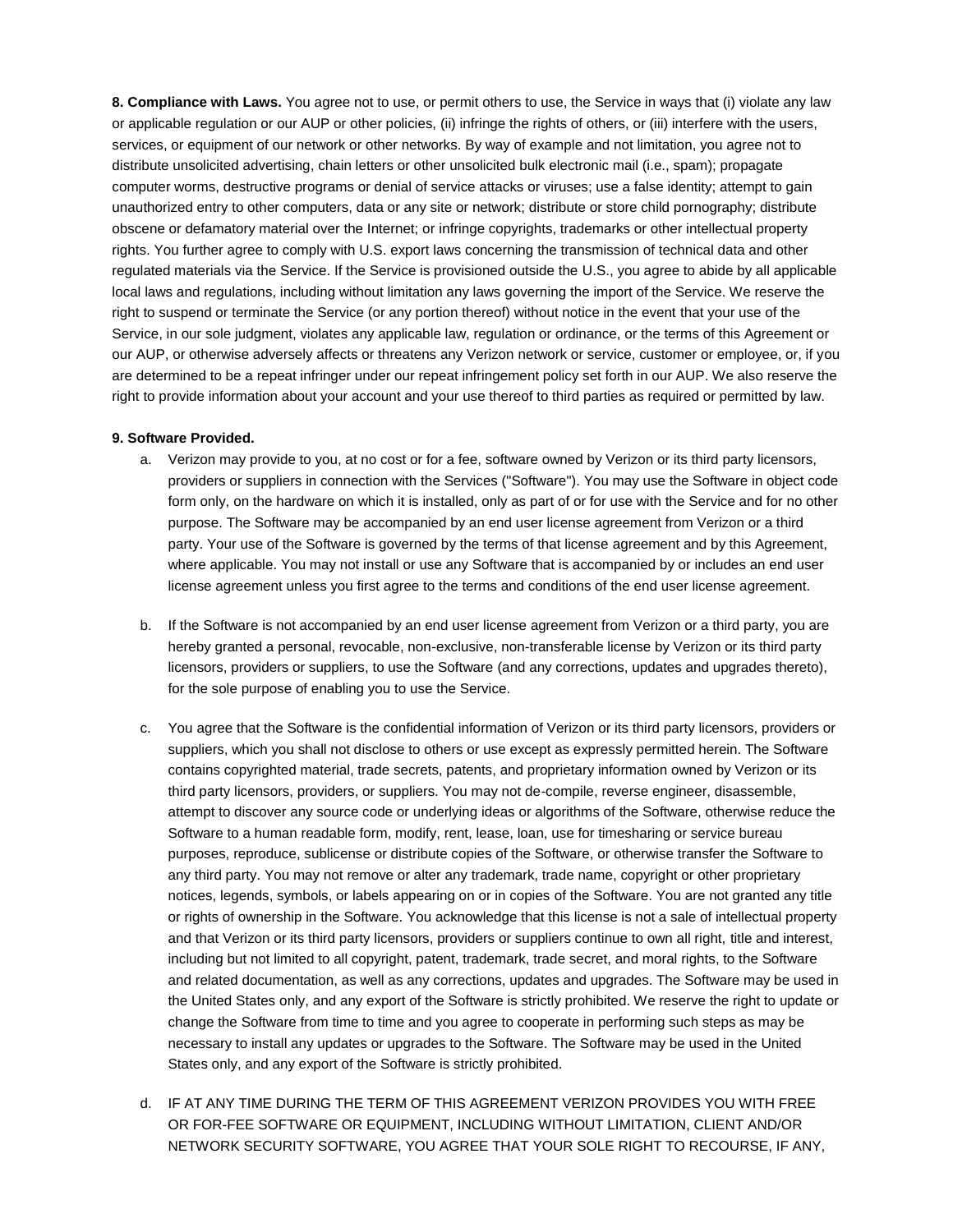INCLUDING BUT NOT LIMITED TO DAMAGES FOR FAILURE OF SUCH SOFTWARE TO PERFORM, IS AGAINST THE MANUFACTURER OF SUCH SOFTWARE OR PERIPHERAL EQUIPMENT.

- e. Verizon provides technical assistance and support for the Software in accordance with its policies. Unless otherwise provided, Verizon does not provide technical assistance or support for third party Software. Technical assistance or support with regard to third party software provided by the Software supplier is provided in accordance with such third party's policies or other terms.
- f. Your license to use the Software shall remain in full force and effect during the Initial Term and any renewal terms, unless and until it is terminated by Verizon, its third party licensors, providers or suppliers, or until this Agreement expires or is terminated.

**10. Return of Equipment and Software.** Upon termination or expiration of this Agreement, you agree to return to us all hardware (other than hardware you have purchased from us) which we have provided to you in connection with the Service, and to cease use of all the Software provided and immediately delete such Software from your computer. In the event such hardware and Software is not returned to us within thirty (30) calendar days following such termination or expiration, we reserve the right to charge you, and you agree to pay, the undepreciated list price of the unreturned hardware and Software.

**11. Customer Equipment and Verizon Fios IS Service Performance.** You are solely responsible for obtaining, installing, configuring, and maintaining suitable equipment and software, including any necessary system or software updates, patches or other fixes, which are or may become necessary to access the Verizon Fios IS Service, and to operate your computer. The preceding obligations apply regardless of whether Verizon or a third party provided the software or hardware to you. You understand that fiber bandwidth is provided on a per line basis, and that the speed and bandwidth available to each computer or device connected to the network will vary depending upon the number and types of computers or devices using the Service and the type of use (e.g. streaming media or downloading larger files). Only the manufacturer's warranties included with any hardware or software provided by us shall apply. Hardware (routers or other equipment) provided is new or fully inspected and tested return unit under full warranty.

**12. Termination for Default.** Either party may terminate or cancel this Agreement if the other fails to cure a material breach of the Agreement within thirty (30) calendar days after receiving written notice of the breach. We reserve the right, but assume no obligation, to suspend performance immediately if you are more than thirty (30) calendar days overdue in payments or if, in our reasonable judgment, you have violated any provision of this Agreement, including our AUP.

**13. Monitoring of System Performance.** Verizon automatically measures and monitors network performance and the performance of your Internet connection in order to improve the level of Service. Verizon also will access and record information about your computer's settings in order to provide customized technical support and you agree to permit us to access and record such data for the purposes described in this Agreement. No adjustments to your computer settings will be made without your permission. Verizon does not share information collected for the purpose of network or computer performance monitoring or for providing customized technical support outside of Verizon or its authorized vendors, contractors and agents. By using the Service you consent to Verizon's monitoring of your Internet connection and network performance, and the access to and adjustment of your computer settings, as set forth above, as they relate to the Service or other services which Verizon may offer from time to time.

**14. Government Entities.** Use, duplication or disclosure by any Government entity is subject to restrictions set forth, as applicable, in subparagraphs (a) through (d) of the Commercial Computer-Restricted Rights clause at FAR 52.227-19, FAR 12.212, DFARS 227.7202, or in subparagraph (c)(1)(ii) of the Rights in Technical Data and Computer Software clause of DFARS 252.227-7013, and in similar clauses in the NASA FAR Supplement. Contractor/manufacturer is Verizon or its third party licensors, providers and suppliers. The use of Software and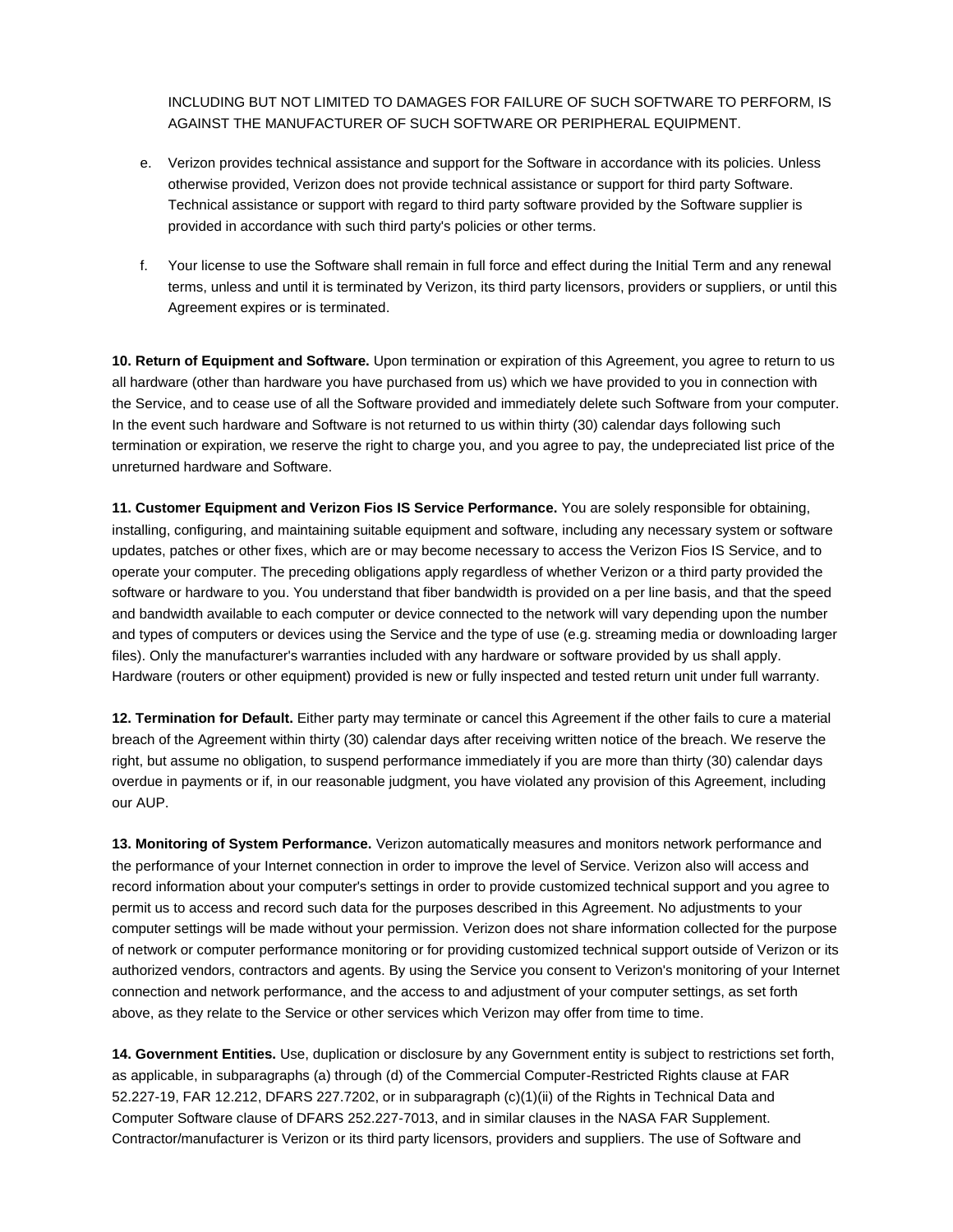documentation is further restricted in accordance with the terms of this Agreement, or any modification.

#### **15. Resolution of Disputes.**

- a. The parties desire to resolve disputes arising out of this Agreement without litigation. Accordingly, except for action seeking a temporary restraining order or injunction related to the purposes of this Agreement, or suit to compel compliance with this dispute resolution process, the parties agree to use the following alternative dispute resolution procedure as their sole remedy with respect to any controversy or claim arising out of or relating to this Agreement or its breach.
- b. At the written request of a party, each party will appoint a knowledgeable, responsible representative to meet and negotiate in good faith to resolve any dispute arising under this Agreement. The parties intend that these negotiations be conducted by non-lawyer, business representatives. The location, format, frequency, duration, and conclusion of these discussions shall be left to the discretion of the representatives. Upon agreement, the representatives may mutually agree to utilize other alternative dispute resolution procedures such as mediation to assist in the negotiations. Discussions and correspondence among the representatives for purposes of these negotiations shall be treated as confidential information developed for purposes of settlement, exempt from discovery and production, which shall not be admissible in the arbitration described below or in any lawsuit without the concurrence of all parties. Documents identified in or provided with such communications that are not prepared for purposes of the negotiations are not so exempted and may, if otherwise admissible, be admitted in evidence in the arbitration or lawsuit.
- c. If the negotiations do not resolve the dispute within sixty (60) calendar days of the initial written request, the dispute shall be submitted to binding arbitration by a single arbitrator pursuant to the Commercial Arbitration Rules of the American Arbitration Association. A party may demand such arbitration in accordance with the procedures set out in those rules. Discovery shall be controlled by the arbitrator and shall be permitted to the extent set out in this section. Each party may submit in writing to a party, and that party shall so respond, to a maximum of any combination of twenty-five (25) (none of which may have subparts) of the following: interrogatories, demands to produce documents and requests for admission. Each party is also entitled to take the oral deposition of one (1) individual representing another party. Additional discovery may be permitted upon mutual agreement of the parties. The arbitration hearing shall be commenced within sixty (60) calendar days of the demand for arbitration. The arbitration shall be held in Fairfax County of the Commonwealth of Virginia. The arbitrator shall control the scheduling so as to process the matter expeditiously. The parties may submit written briefs. The arbitrator shall rule on the dispute by issuing a written opinion within thirty (30) calendar days after the close of hearings. The times specified in this section may be changed upon mutual agreement of the parties or by the arbitrator upon a showing of good cause. Judgment upon the award rendered by the arbitrator may be entered in any court having jurisdiction.
- d. Each party shall bear its own costs of these procedures. A party seeking discovery shall reimburse the responding party the costs of production of documents (to include reasonable search time and reproduction costs). The parties shall equally split the fees of the arbitration and the arbitrator.

**16. Limitation of Liability.** IN NO EVENT SHALL VERIZON OR ITS THIRD PARTY LICENSORS, PROVIDERS OR SUPPLIERS BE LIABLE TO YOU FOR (A) ANY PUNITIVE, SPECIAL, CONSEQUENTIAL, INCIDENTAL OR INDIRECT DAMAGES INCLUDING WITHOUT LIMITATION, LOST PROFITS OR LOSS OR DAMAGE TO DATA ARISING OUT OF THE USE OR INABILITY TO USE SERVICES, EVEN IF WE HAVE BEEN ADVISED OF THE POSSIBILITY OF SUCH DAMAGES, OR (B) ANY CLAIMS AGAINST YOU BY ANY THIRD PARTY.

**17. Limitation of Damages.** OUR AGGREGATE LIABILITY TO YOU FOR ANY CAUSE OF ACTION OR CLAIM WHATSOEVER, INCLUDING, BUT NOT LIMITED TO, ANY NON-INSTALLATION, SECURITY BREACH, FAILURE OR DISRUPTION OF SERVICES PROVIDED UNDER THIS AGREEMENT, REGARDLESS OF THE FORM OF ACTION, WHETHER IN CONTRACT OR TORT, OR OTHERWISE, SHALL BE LIMITED TO AN AMOUNT EQUIVALENT TO CHARGES PAID BY YOU UNDER THE APPLICABLE SERVICE AGREEMENT DURING THE PERIODS WHEN SUCH CLAIM AROSE. SOME JURISDICTIONS DO NOT PERMIT THE EXCLUSION OF CERTAIN WARRANTIES OR THE LIMITATION OR EXCLUSION OF CONSEQUENTIAL OR INCIDENTAL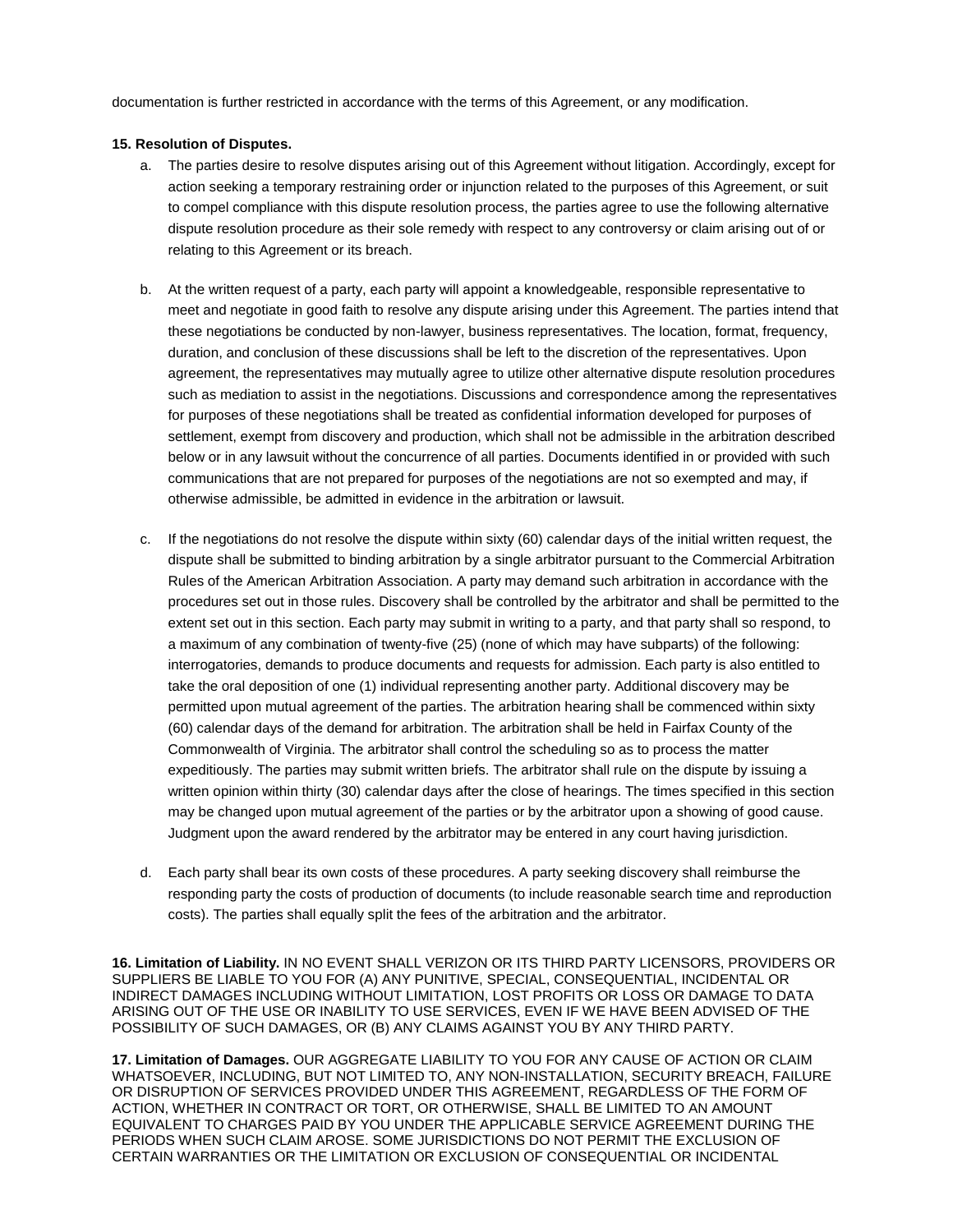DAMAGES. IN THESE JURISDICTIONS OUR LIABILITY SHALL BE LIMITED TO THE MAXIMUM EXTENT PERMITTED BY LAW.

**18. Third Party Beneficiaries.** ALL LIMITATIONS AND DISCLAIMERS STATED IN THIS AGREEMENT ALSO APPLY TO VERIZON'S THIRD PARTY LICENSORS, PROVIDERS AND SUPPLIERS AS THIRD PARTY BENEFICIARIES OF THIS AGREEMENT.

**19. Changes or Updates to the Services.** Verizon reserves the right to make changes to the Service or any portion thereof. If such a change materially and adversely affects your use of the Service, and we cannot reasonably mitigate the impact, then you may terminate the Service without further obligation.

**20. IP Addresses and Domain Name Registration.** Upon expiration, cancellation or termination of the Agreement or an applicable Quotation, you agree to return to us any IP addresses or address blocks assigned to you by us. If we deem it necessary, you may be required to renumber the IP addresses assigned to you by us. Where applicable, all fees associated with domain name registration and periodic maintenance of domain names are your responsibility. The registrar or we, on registrar's behalf, will bill such fees directly to you. Such fees are not included in the price of the Service. You agree to abide by the domain name registrar's terms and conditions provided to you prior to obtaining domain name service from us. Domain name registration is limited to the following extensions: .net, .com, and .org. Verizon does not guarantee that your choice of names is or will continue to be available for use as a domain name.

**21. Force Majeure.** If the performance of any obligation hereunder is interfered with by reason of any circumstance beyond our reasonable control, including but not limited to acts of God, labor strikes and other labor disturbances, power surges or failures, or the act or omission of any third party, we shall be excused from such performance to the extent necessary, provided that we shall use reasonable efforts to remove such causes of nonperformance.

**22. Publicity.** Customer shall not use any trademark, trade name, trade dress or any name, picture or logo which is commonly identified with Verizon or its affiliates, or from which any association with Verizon, or its affiliates may be inferred or implied, in any manner without the prior written permission of Verizon.

**23. Choice of Law. You and Verizon agree that the substantive laws of the Commonwealth of Virginia, without reference to its principles of conflicts of laws, will be applied to govern, construe and enforce all of the rights and duties of the parties arising from or relating in any way to the subject matter of this Agreement. YOU AND VERIZON CONSENT TO THE EXCLUSIVE PERSONAL JURISDICTION OF AND VENUE IN A COURT LOCATED IN FAIRFAX COUNTY, VIRGINIA FOR ANY SUITS OR CAUSES OF ACTION CONNECTED IN ANY WAY, DIRECTLY OR INDIRECTLY, TO THE SUBJECT MATTER OF THIS AGREEMENT OR TO THE SERVICE. Except as otherwise required by law, including Virginia laws relating to consumer transactions, any cause of action or claim you may have with respect to the Service must be commenced within one (1) year after the claim or cause of action arises or such claim or cause of action is barred.**

**24. Miscellaneous.** The terms and conditions of this Agreement supersede all previous agreements, proposals or representations related to the Service. You may not assign this Agreement without our prior written consent. We may freely assign this Agreement. Any changes to this Agreement, or any additional or different terms in your purchase orders, acknowledgments or other documents, will not be effective unless expressly agreed to in writing by us. Any notices or demands or other communications which under the terms of this Agreement or under any statute must or may be given or made by either party shall be in writing to the respective parties as set forth herein. Notices to us shall be to the attention of the Legal Department. Either party may change the notice address or addressee by giving notice thereof to the other party. Notices may be given to the address\* listed below by first class U.S. mail, or nationally recognized overnight express courier. Notices shall be deemed to have been given on receipt if delivered by overnight express courier or three (3) days after delivery to the United States Postal Service if mailed. If any of the terms or conditions in this agreement are properly found to be invalid or unenforceable by a government body, the remaining terms or conditions of this agreement shall not be affected by the finding and shall continue to apply as necessary to reflect the original intention of the parties. Verizon's failure at any time to enforce any provision of this Agreement or any right or remedy available hereunder or at law or equity, or to exercise any option herein provided shall in no way be construed to be a waiver of such provision, right, remedy or option or in any other way affect the validity of this Agreement. The exercise by Verizon of any rights, remedies or options provided hereunder or at law or equity shall not preclude or prejudice Verizon from exercising thereafter the same or any other rights or remedies or options.

\* GTE.Net LLC d/b/a Verizon Internet Solutions 4055 Corporate Drive, Suite 400 MC: GA1A05, Legal Dept. Grapevine, Texas 76051

**The following additional terms apply to Verizon Fios Internet Service for Business ("Verizon Fios IS") (and bundles containing this service as a component):**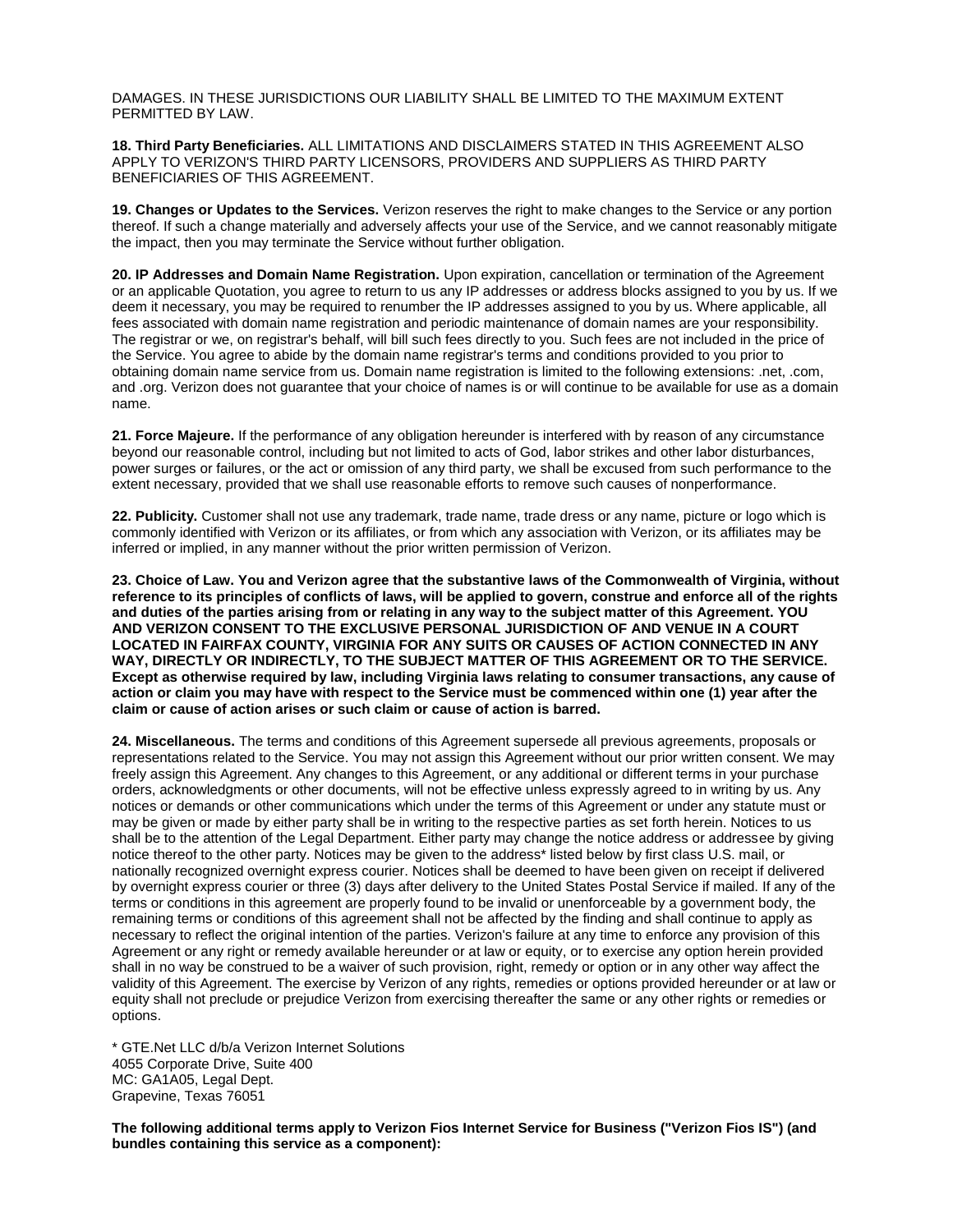**25. Service Description.** Verizon Fios IS provides you dedicated access to the Internet over a fiber optic transmission facility. You may connect multiple computers/devices with in a single office location to your Service router to access the Service, but only through a single Verizon Fios IS account and a single IP address obtained from Verizon. Where available, Verizon Fios IS customers may use their Verizon Fios IS account to connect through an analog connection, but these connections will be subject to usage thresholds and additional per hour and monthly charges, depending on the Service to which you subscribed. Additional User IDs provided for Verizon Fios IS customers' email boxes are not intended for use as dial-up connections. Any usage associated with additional email box User IDs will be charged the per hour rate associated with usage above the monthly allotment for analog Dial-up Service (where available). The number of mailboxes available to you depends upon the Verizon Fios IS to which you have subscribed. Further details of the Verizon Fios IS are set forth in the Service Description for the applicable version of Service you have selected or as indicated on the Quotation. Service Descriptions are available from your sales representative; the Service Description is incorporated herein by reference.

**26. Availability of Service.** Verizon Fios IS is available on a limited basis based on your service address. Verizon Fios IS uses special fiber optic transmission facilities provided by your local Verizon telephone company. If you change your local telephone company, or move your local telephone service to a wireless service provider we may, in our discretion, either terminate your account or continue to provide fiber service at existing rates, terms and conditions.

**27. Renewal.** You may renew your Service subject to a one-year commitment under this Agreement by calling us at 1-888-244-4440 before the expiration of the Initial Term. If the Initial Term expires before it has been renewed, then we may continue to provide you with such Service on a month-to-month basis, at our then-current undiscounted list prices, until the Initial Term has been renewed in writing or terminated as set forth below.

**28. Service Cancellation; Money Back Guarantee; Early Termination Fees for Verizon Fios IS Service.** If you wish to cancel your Service, you may do so by calling us at 1-888-244-4440. Verizon Fios IS is subject to a thirty-(30) calendar day money-back guarantee, which begins upon billing. During this thirty (30) day period you may cancel the Service and receive a full refund of all monthly charges paid as well as any one-time charges and equipment charges paid to Verizon. If you cancel your Service prior to your billing date or within the thirty (30) day money-back guarantee period, you will be required to return to Verizon any Equipment received at no charge provided to you by Verizon; Verizon will provide you with a pre-paid mailing label and instructions for the return of your Equipment. In the event you fail to return the Equipment, an additional charge for the unreturned Equipment will apply. If you cancel Service after the first thirty-(30) calendar days of Verizon Fios IS but before completing the Initial Term, you agree to pay us (a) all Service fees accrued as of the cancellation date, (b) if you cancel Verizon Fios IS during the Initial Term, you agree to pay a termination fee in the amount of two hundred fifty dollars (\$250) , and (c) additionally, if you terminate this Service prior to the end of the Initial Term and you received Equipment at no charge from Verizon, you will be required to return the Equipment to Verizon; failure to do so will result in an additional equipment charge. We will provide you with a pre-paid mailing label and instructions for the return of your Equipment. Installation, activation or set-up fees paid at the initiation of Verizon Fios IS are not refundable. It is agreed that Verizon's damages, if you cancel your Verizon Fios IS, are difficult or impossible to ascertain; therefore, the provisions of this Section are intended to establish liquidated damages in the event of cancellation and are not intended as a penalty.

**29. Move/Down-grade/Up-grade change order activities and associated fees.** You may upgrade, down-grade or, subject to facilities availability, move your existing Verizon Fios IS or phone line to another qualified Verizon Fios IS or qualified DSL Service from Verizon or phone line for no additional charge. Your Initial Term will not be altered as a result of such change order activity.

**30. Entry to Customer's Business.** You agree to allow us to enter your business during normal business hours by appointment to perform necessary activities related to the installation, inspection, repair, replacement or disconnection of our Equipment and Verizon Fios IS. You will allow us to make attachment and connections that are necessary to provide Verizon Fios IS to you. If you are not the owner of the premises to be entered, you must supply proof that you are authorized to allow work to be done on such premises.

#### **The following additional terms apply to E-Mail Service ("E-M Service") (and bundles containing such this service as a component):**

**31. Services.** E-M Service provides you with business e-mail services. Further details of the E-M Service are set forth in the Service Description for the version of the E-M Service you have selected, which is incorporated herein by reference. E-M Service does not include Internet access or other interLATA transport services.

**32. Service Level Guarantee and Limited Remedy.** A description of the current Service Level Guarantee applicable to E-M Service is available on our Web site at http://www2.verizon.net/policies/outsourced\_agreement.asp and is incorporated herein by reference. We reserve the right to change, amend, or revise the Service Level Guarantee at any time, with or without prior notice. In the event of any change in the Service Level Guarantee, your warranties and/or remedies may change. This Service Level Guarantee is not applicable to promotional accounts or E-Mail Services provided to you at no charge or for basic level email accounts purchased by you. THE WARRANTIES AND/OR REMEDIES DESCRIBED IN THE THEN-CURRENT SERVICE LEVEL GUARANTEE FOR THE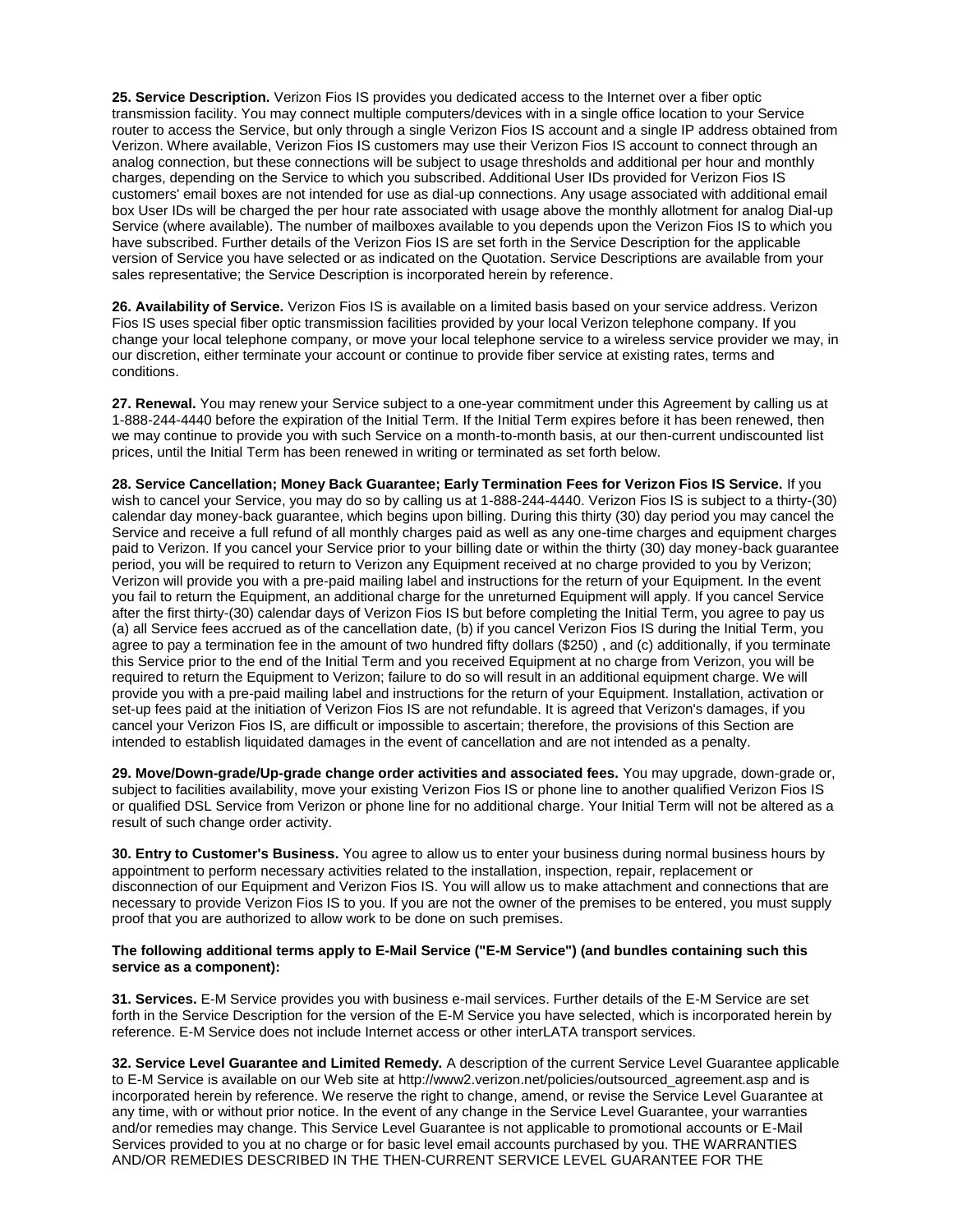APPLICABLE BUSINESS E-MAIL SERVICE ARE YOUR SOLE REMEDIES UNDER THE AGREEMENT. THIS SERVICE LEVEL GUARANTEE IS YOUR SOLE AND EXCLUSIVE REMEDY FOR FAILURE OR DEFECT OF BUSINESS E-MAIL SERVICE.

**33. Renewal.** You may renew the E-M Service by calling us at 1-888-649-9500 before the expiration of the Initial Term to renew the E-M Service for an additional term of one year or more. If the Initial Term expires before it has been renewed, then we may elect to continue to provide you with the E-M Service on a month-to-month basis, at our then-current undiscounted list price, until the Initial Term has been renewed in writing or terminated.

**34. Service Cancellation.** You may cancel the E-M Service at any time by providing us thirty (30) calendar days prior written notice. In the event you wish to cancel your E-M Service, you may do so by calling us at 1-888-649-9500. If you cancel during the Initial Term, you agree to pay us: (a) all Service fees accrued as of the cancellation date and (b) a termination charge equal to fifty percent (50%) of the applicable monthly rate times the number of months remaining in the Initial Term. You are responsible in all cases for the full amount of telephone company circuit cancellation charges incurred by you as a result of your cancellation.

**35. Billing.** We will invoice you on a monthly basis, based on the average number of mailboxes in service for the previous calendar month based on the daily number of mailboxes in service (excluding E-mail accounts provided to you at no charge).

#### **The following additional terms apply to Mobility Service (and bundles containing this service as a component):**

**36. Services.** Mobility Service provides you with analog or digital access to the Internet. Further details of the Mobility Service are set forth in the Service Description for the version of the Mobility Service you have selected. Service Descriptions are available from your sales representative, which is incorporated herein by reference.

**37. Payment.** You will generally be billed on a monthly basis with monthly recurring charges billed in advance and any applicable usage charges billed in arrears. Unless otherwise stated in your rate plan, Mobility Service includes 20 usage hours per month. You will be billed on a per hour basis for all applicable usage charges exceeding this threshold limit.

**38. Acceptable Usage of Mobility Accounts.** You agree to use your Mobility Service account(s) only in association with Fios<sup>SM</sup> Service and solely according to the terms of this Agreement. Mobility Service may not be used to host a dedicated or commercial server, or a non-commercial server in violation of our AUP; only one log-on session per connection type at a time is permitted; and you may not have more than one newsgroup session for your User ID.

**39. Inactivity Disconnect Policy.** If your account is idle for fifteen minutes, it will be subject to automatic log-off and without notice. An account session may be deemed to be idle if there appears to be no interactive, human-generated data received from the remote user's computer system within a prescribed amount of time.

**40. Local telephone, Toll and Long Distance Charges.** Whether you are accessing the Service from your place of business or away from your place of business, you are responsible for all telephone charges, and Verizon does not guarantee or warrant that any dial-up access numbers provided will be a local call from your location. VERIZON IS NOT RESPONSIBLE FOR ANY CHARGES, INCLUDING BUT NOT LIMITED TO LONG DISTANCE AND METERED LOCAL OR TOLL CHARGES INCURRED WHEN YOU ACCESS THE SERVICE. YOU SHOULD CHECK WITH YOUR LOCAL PHONE COMPANY TO DETERMINE WHETHER A DIAL-UP NUMBER YOU HAVE SELECTED IS A LOCAL CALL FROM YOUR LOCATION AND WHETHER ANY CHARGES APPLY. ADDITIONAL CHARGES, WHICH MAY BE SUBSTANTIAL, APPLY TO REMOTE DIAL-UP ACCESS, WHICH IS AVAILABLE FROM CERTAIN LOCATIONS ONLY.

**41. Renewal** of your Mobility Service is in accordance with Section 27 above, depending on the type of Service you choose.

**42. Service Cancellation and Early Termination Fees** are in accordance with Section 28 depending on the type Service you choose.

#### **The following additional terms apply to Personal Web Space:**

**43. Personal Web Space ("PWS")** may be made available to you as an optional feature of the Service. Additional terms and conditions applicable to PWS, including pricing if applicable, are posted on the Website at My Web Space. You must read and accept these PWS terms prior to your use of the PWS Service. In the event of a breach by you of this Agreement or the terms and conditions applicable to PWS, Verizon reserves the right immediately to terminate your PWS without notice. Verizon reserves the right to delete all data, files, and other information stored on or for your PWS upon termination of your Service for any reason. You understand that we do not provide telephone technical support for PWS.